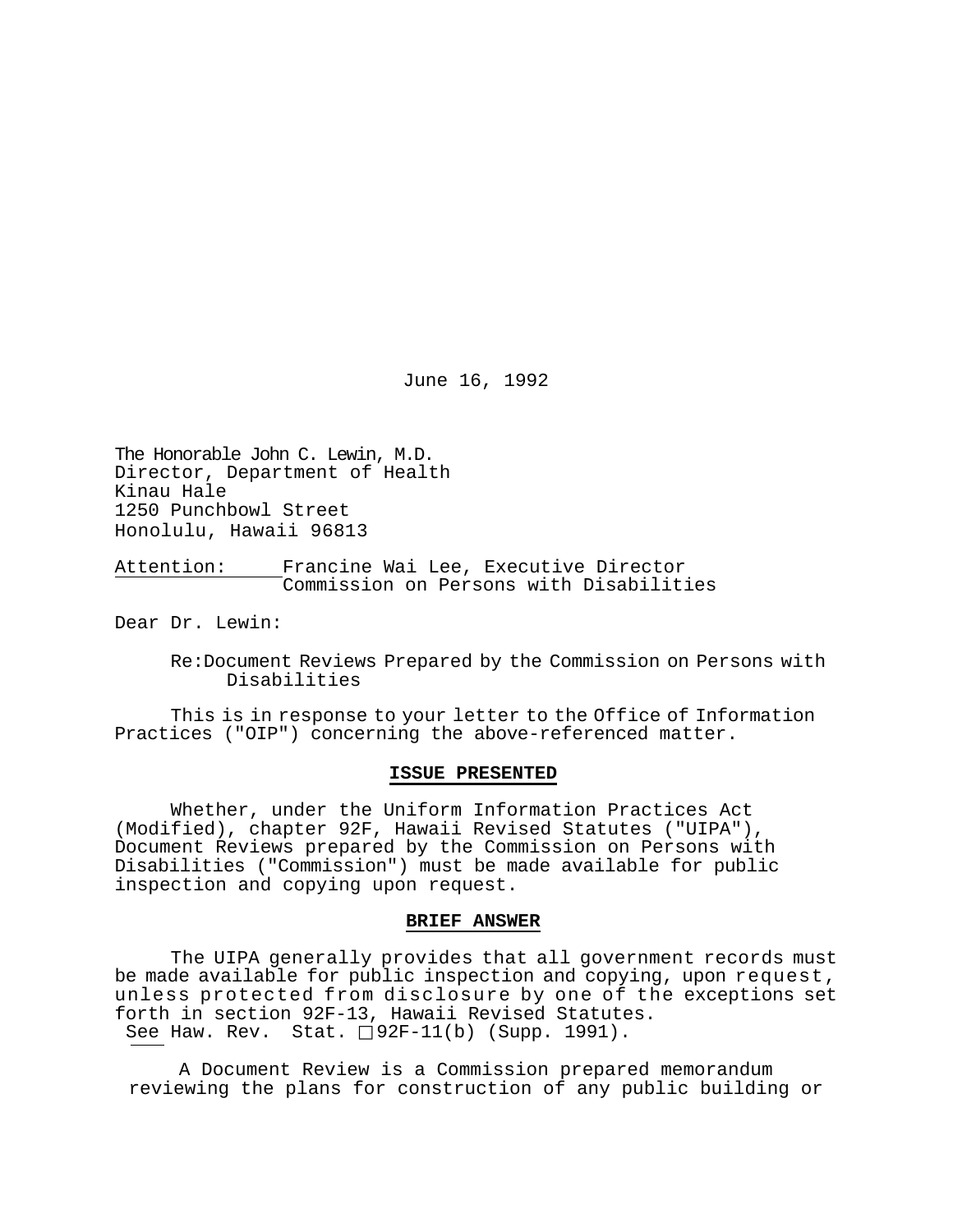facility by the State or the counties. The Commission is concerned that the Document Reviews may possibly be used by future litigants against government agencies who believe that such agencies have failed to comply with federal laws requiring government buildings to be accessible to the disabled. While the UIPA does not require the disclosure of government records that would not be discoverable in a civil action to which the agency is or may be a party (section 92F-13(2), Hawaii Revised Statutes), a fear that a record may be relevant to future litigation is not, in and of itself, a valid exception to required agency disclosure under the UIPA.

Further, while the OIP has previously found that certain deliberative and predecisional inter-agency memoranda may be withheld under the UIPA's frustration of a legitimate government function exception, we do not believe that the Document Reviews constitute inter-agency memoranda protected by this exception. Although the Document Reviews are arguably predecisional and deliberative documents, disclosure would not chill the free exchange of ideas between the Commission and the agency. Because agencies are required by statute to submit their building plans to the Commission for review, it is highly unlikely that the disclosure of the Document Reviews would inhibit the Commission's recommendations regarding compliance with the Uniform Federal Accessibility Standards, 41 C.F.R.  $\Box$ 101-19.6, Appendix A.

Our review of the remaining exceptions contained in section 92F-13, Hawaii Revised Statutes, reveals that none of the exceptions apply to the Document Reviews drafted by the Commission. In addition, it is important to note that the Commission made the Document Reviews available for public inspection before the adoption of the UIPA. The UIPA's legislative history specifically states that it was not the intent of the Legislature that the UIPA's exceptions be used to withhold access to records that were available before the adoption of the UIPA. Accordingly, we conclude that, under the UIPA, the Commission must make the Document Reviews available for public inspection and copying upon request.

#### **FACTS**

The Commission is a State agency attached to the Department of Health ("DOH") for administrative purposes only. The Commission reviews, evaluates, and assesses the needs of the disabled population and also collects information on activities, programs, laws, and standards relating to the disabled.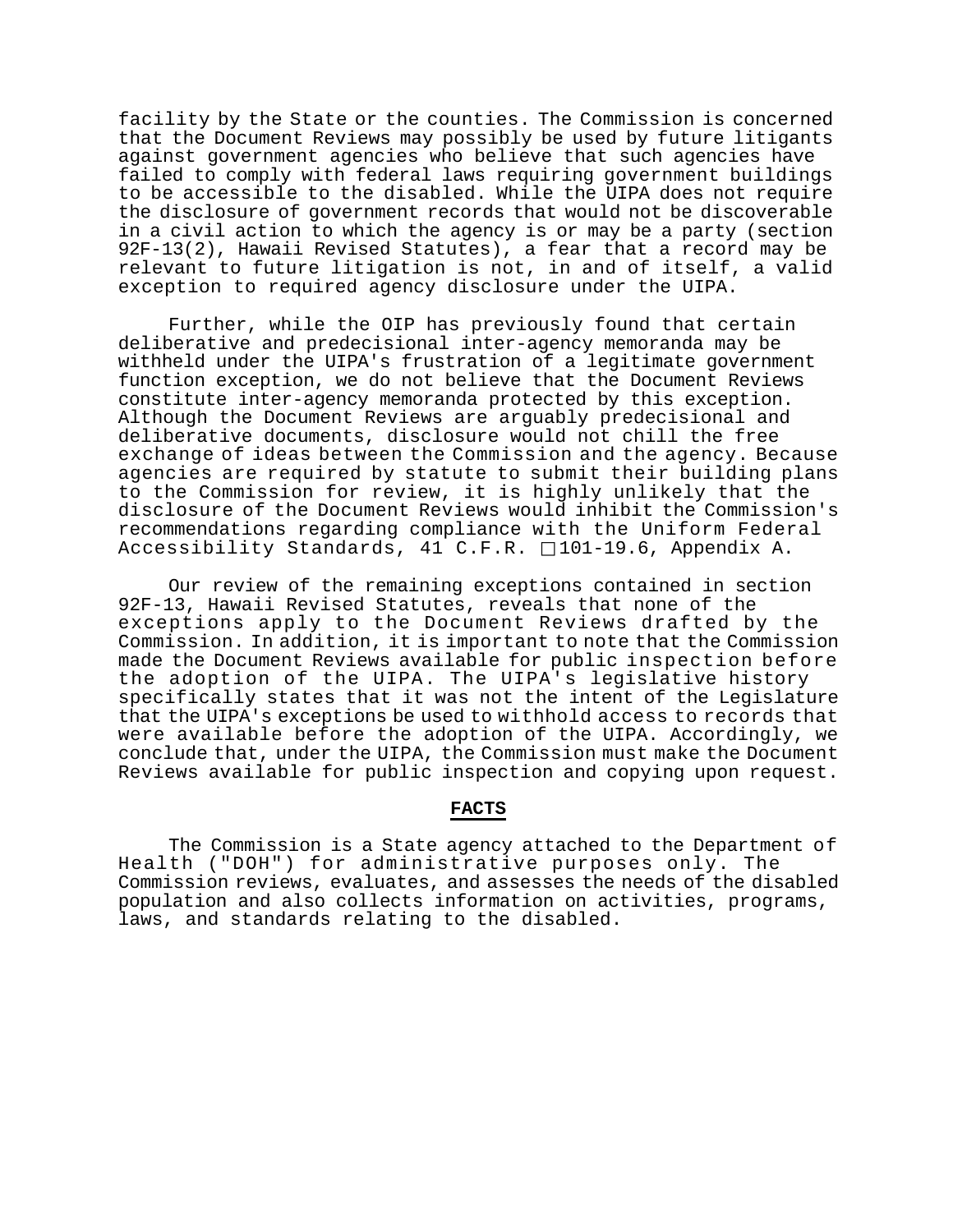Pursuant to section 103-50, Hawaii Revised Statutes, the Commission on Persons with Disabilities also provides a written review of the plans for construction of any public building or facility by the State or the counties. Section 103-50, Hawaii Revised Statutes states in pertinent part:

 **103-50 Building design to consider needs of handicapped.** (a) Notwithstanding any law to the contrary, all plans and specifications for the construction of public buildings and facilities by the State or any political subdivision thereof subject to this chapter shall be prepared so the buildings and facilities are accessible to and usable by the physically handicapped. The buildings and facilities shall conform to the Uniform Federal Accessibility Standards, 41 C.F.R. 101-19.6, Appendix A.

(b) All agencies subject to this section shall seek advice and recommendation from the commission on the handicapped on any construction plans.

Haw. Rev. Stat.  $\Box$ 103-50(a), (b) (Supp. 1991) (emphasis added).

After reviewing an agency's construction plans, the Commission drafts a Document Review that itemizes deficiencies and sets forth the Commission's recommendations for changes in the building design so that the building conforms with the Uniform Federal Accessibility Standards, 41 C.F.R.  $\Box$ 101-19.6, Appendix A ("UFAS") requirements. A copy of the Document Review is given to the agency responsible for overseeing construction of the project ("responsible agency"), whereupon the responsible agency is required to respond, in writing, to each of the Commission's recommendations for changing the construction plans contained in the Document Review. See Haw. Administrative Directive No. 90-16.

However, because the Commission lacks enforcement powers, the responsible agency is not required to follow or execute the recommendations contained in the Commission's Document Reviews. Often, the changes recommended by the Commission result in increased construction costs and we are informed by the Commission that some agencies complete their construction projects without revising the construction plans as recommended by the Commission.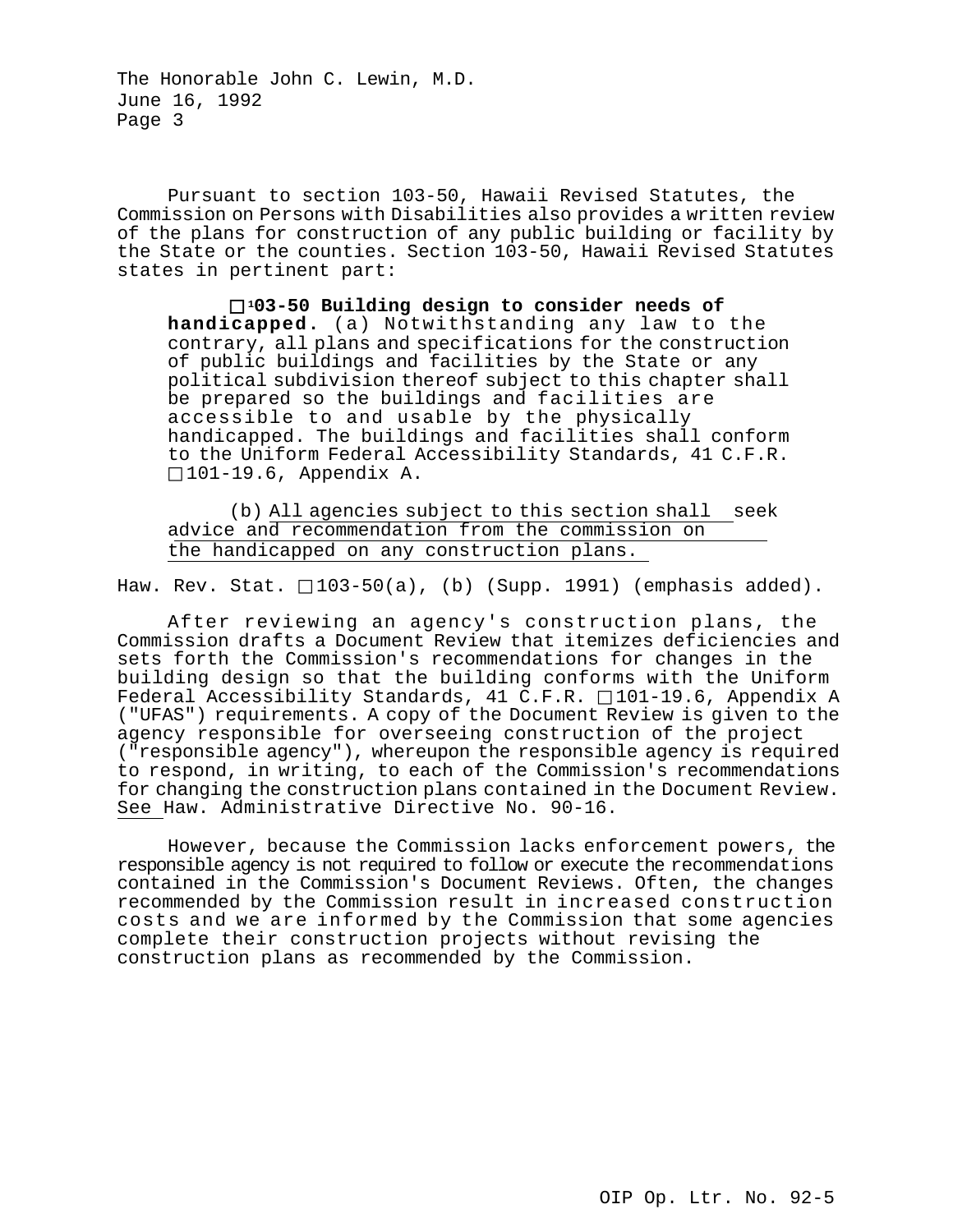In some situations, where the construction plans do not conform to the UFAS, the responsible agency will seek a variance because it has provided an alternate means of access for the disabled. Pursuant to section 103-50.5(b), Hawaii Revised Statutes, the Architectural Access Committee, an entity separate from the Commission, has "the authority to vary specific requirements of section 103-50 when the variance will ensure an alternate design that provides equal access for persons with disabilities."

Although agencies submit their construction plans to the Commission during the Document Review process, these plans are returned to the respective agency upon completion of the Document Review and are not kept by the Commission. Therefore, this opinion will only address the disclosure of the Commission's Document Reviews. See OIP Op. Ltr. No. 90-20 (June 12, 1990) for a discussion of the public's right to inspect and copy building plans and building permit information.

The Commission's Document Reviews are kept on file at the Commission's office and, by Commission custom, have been made available for public inspection upon request. However, the DOH and the Commission have inquired whether the UIPA, which took effect July 1, 1989, contains any restrictions on the public disclosure of the Document Reviews. The DOH is concerned that someone may file a lawsuit against a government agency for failure to comply with the design standards set forth in the UFAS. The Commission's Document Reviews, which itemize possible deficiencies in the government agency's construction plans in relation to the UFAS, might be relevant to the issues raised in such a lawsuit.

#### **DISCUSSION**

The UIPA generally provides that "[ a] ll government records are open to public inspection unless access is restricted or closed by law." Haw. Rev. Stat.  $\Box$ 92F-11(a) (Supp. 1991). Consequently, "[ e] xcept as provided in section 92F-13, each agency upon request by any person shall make government records available for inspection and copying during regular business hours." Haw. Rev. Stat.  $\Box$ 92F-11(b) (Supp. 1991).

Our review of the five exceptions listed in section 92F-13, Hawaii Revised Statutes, reveals that subsections (1) and (5) of section 92F-13, Hawaii Revised Statutes, do not apply to the facts presented. Further, our research has not revealed any statutes, State or federal, that protect the Document Reviews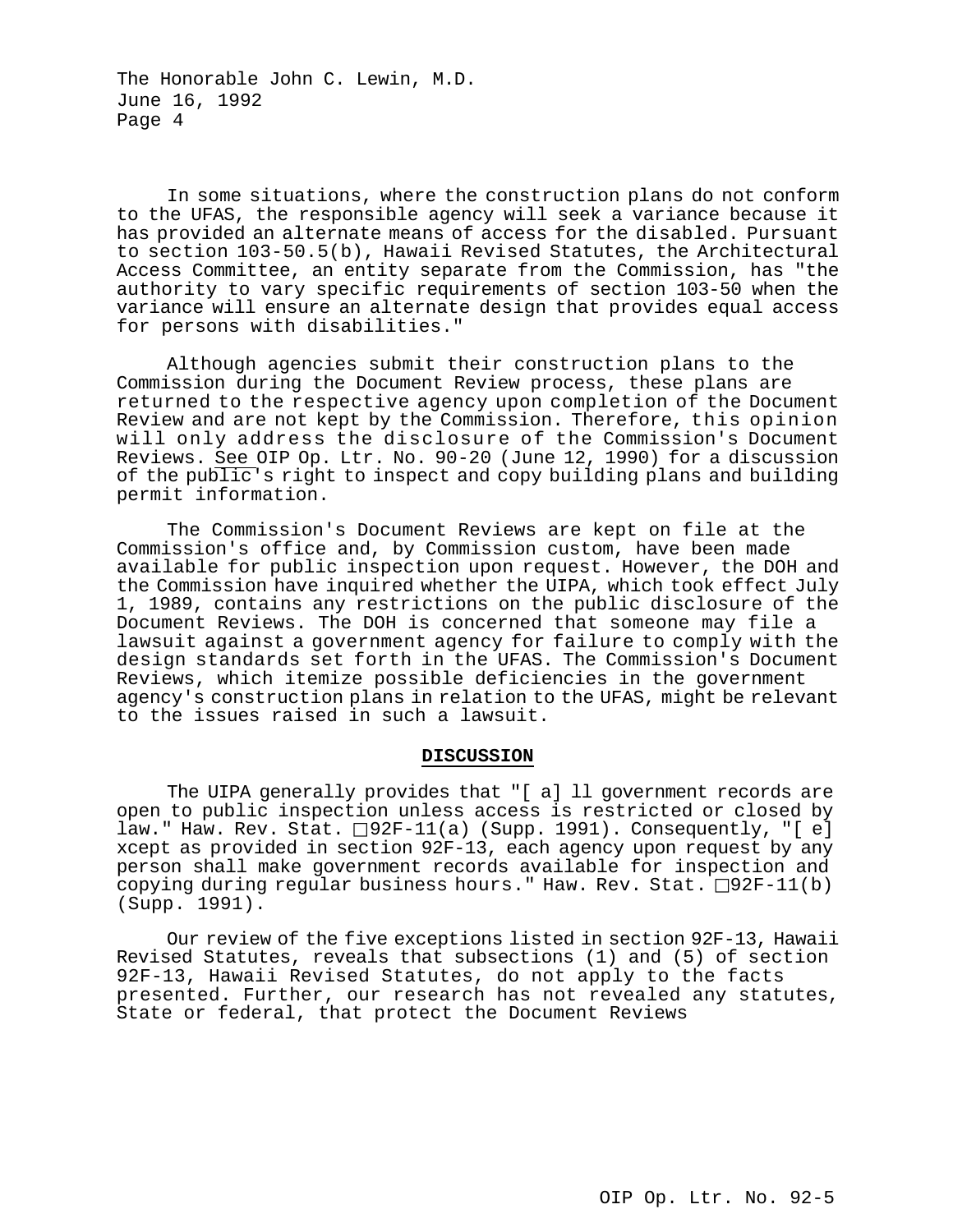from disclosure. Thus, we also conclude that section 92F-13(4), Hawaii Revised Statutes, which provides an exception to required agency disclosure for "[ g] overnment records which, pursuant to state or federal law including an order of any state or federal court, are protected from disclosure," does not permit the Commission to withhold access to the Document Reviews.

Section 92F-13(3), Hawaii Revised Statutes, provides an exception to required agency disclosure for "[ g] overnment records that, by their nature, must be confidential in order for the government to avoid the frustration of a legitimate government function." In previous advisory opinions, the OIP held that this UIPA exception permits agencies to withhold access to certain inter-agency and intra-agency memoranda. See OIP Op. Ltr. No. 90-8 (Feb. 12, 1990) (drafts and staff notes);  $\overline{OP}$  Op. Ltr. No. 90-21 (June 20, 1990) (consultant's report); OIP Op. Ltr. No. 91-16 (Sept. 19, 1991) (draft master plan); OIP Op. Ltr. No. 91-24 (Nov. 26, 1991) (interview panelists' notes).

In these advisory opinions, we stated that an inter-agency memorandum is protected from required disclosure when it is covered by the common law "deliberative process privilege." To be subject to this privilege, an inter-agency memorandum must be both "predecisional" and "deliberative."

In the OIP advisory opinions cited above, this office found that there are various policy reasons behind the "deliberative process privilege." In OIP Opinion Letter No. 90-8 (Feb. 12, 1990), we found that disclosure of predecisional and deliberative records "would frustrate agency decision-making functions, such as the resolution of issues and the formulation of policies." Further, the "candid and free exchange of ideas and opinions within and among agencies is essential to agency decision-making and is less likely to occur when all memoranda for this purpose are subject to public disclosure." OIP Op. Ltr. No. 90-8 at 5.

To be "predecisional," a government record must be "received by the decisionmaker on the subject of the decision prior to the time the decision is made." NLRB v. Sears, Roebuck & Co., 421 U.S. 132, 151 (1984) . To be "deliberative," the government record must reflect the "give and take" of the agency's consultative process. See OIP Op. Ltr. No. 91-24 at 7 (Nov. 26, 1991).

Document Reviews prepared by the Commission contain a list of deficiencies and recommendations concerning compliance with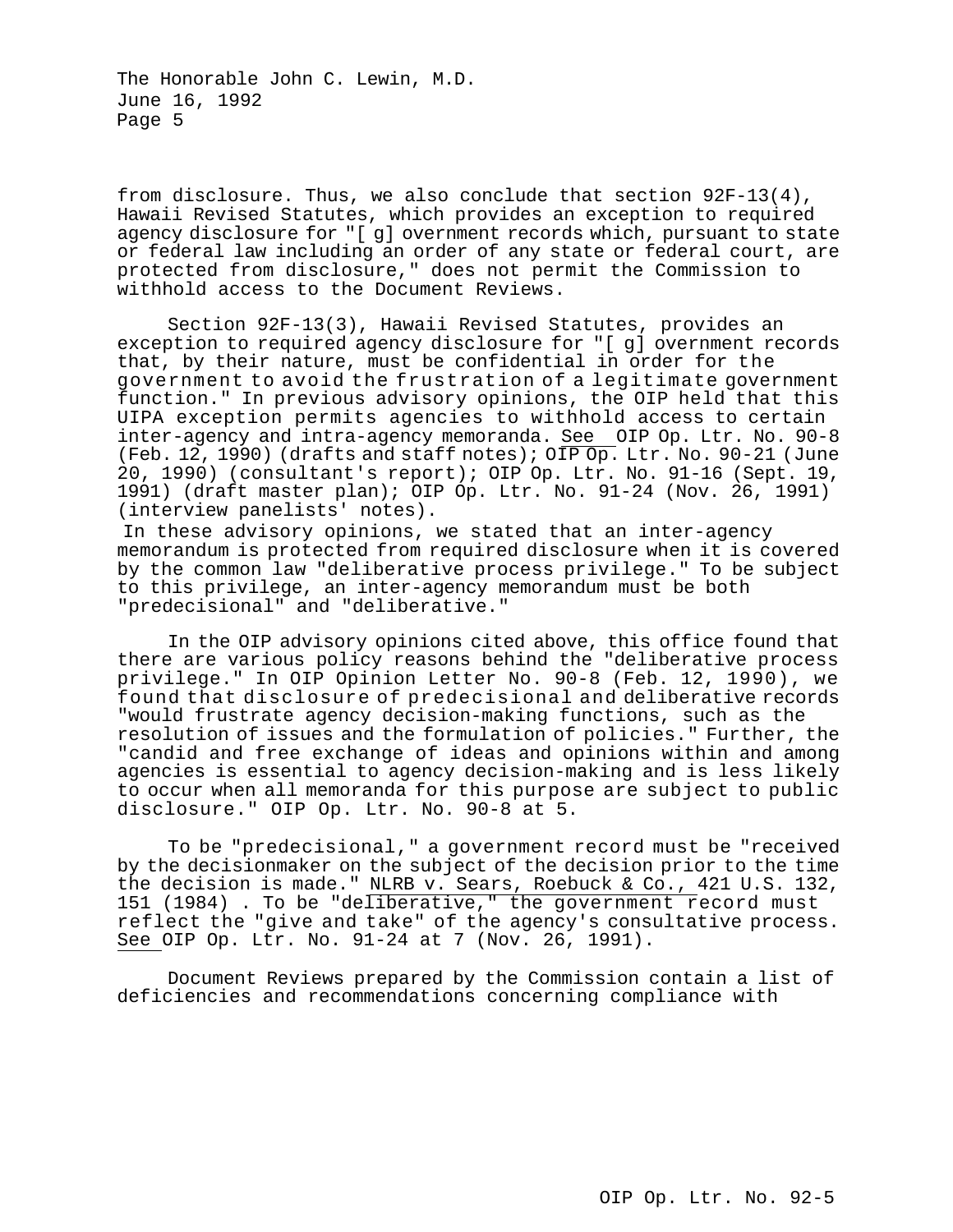the UFAS in the construction of a public facility. Upon receipt of the Document Review, the agency may or may not decide to revise its building plans to follow the Commission's recommendations. In some circumstances, an agency may find that it is impossible to alter the specifications, or the agency may choose to comply with UFAS provisions but in a manner different from that suggested by the Commission. Thus, because the Document Reviews are received by the agency before the agency finalizes its construction plans, it can be argued that the Document Reviews are "predecisional."

In our determination concerning whether the Document Review is "deliberative," we note that the Document Review is used by the agency to finalize its construction plans. Consequently, it could be argued that the Document Review is also a "deliberative" document used by the agency in its decisionmaking process.

However, in our opinion the policy reasons underlying the "deliberative process privilege" would not be served or furthered by withholding access to the Document Reviews. As we have explained previously, the primary purpose of the "deliberative process privilege" is to "prevent injury to the quality of agency decisions." See NLRB v. Sears, Roebuck & Co., 421 U.S. 132, 151 (1975) . The "deliberative process privilege rests most fundamentally on the belief that were agencies forced to `operate in a fishbowl', the frank exchange of ideas and opinions would cease and the quality of administrative decisions would consequently suffer." Dudman Communications v. Dep't of the Air Force, 815 F.2d 1565, 1567 (D.C. Cir. 1987), quoting S. Rep. No. 813, 89th Cong., 1st Sess. 9 (1965).

In Dudman, the D.C. Circuit Court of Appeals held that a historical work prepared and published by the Department of the Air Force "was exempt from [ the] FOIA's general disclosure requirements because release of the draft would reveal the Department's deliberative process." Dudman at 1566. The Dudman court, in its discussion of the evolution of the deliberative process privilege, noted that:

Courts [ sic] began to focus less on the nature of the materials sought and more on the effect of the material's release: the key question in Exemption 5 cases became whether the disclosure of materials would expose an agency's decisionmaking process in such a way as to discourage candid discussion within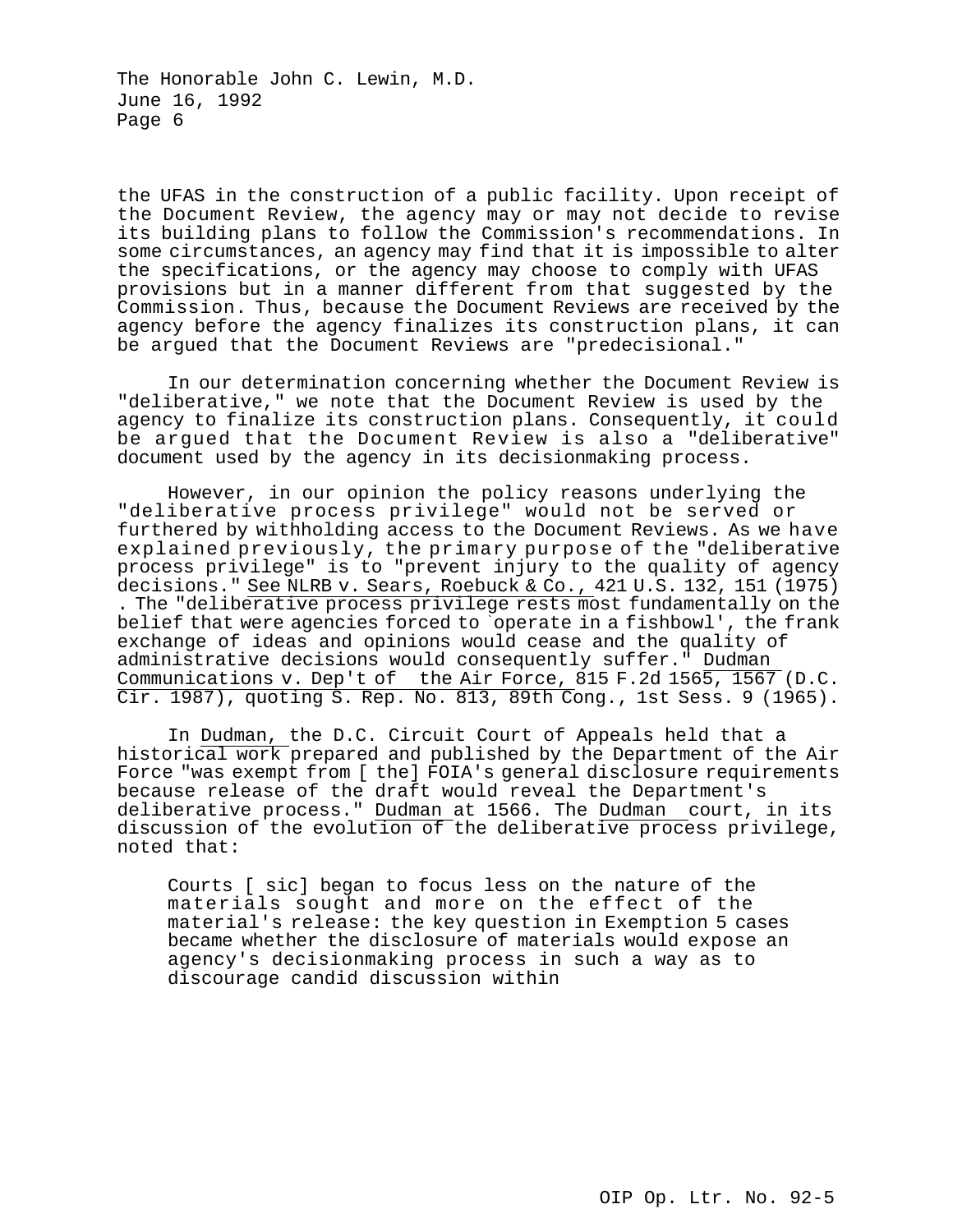> the agency and thereby undermine the agency's ability to perform its functions.

# Dudman at 1568.

We do not believe that the disclosure of the Document Reviews would significantly discourage the candid exchange of ideas and thereby cause injury to the quality of any agency's decisions. Specifically, because section 103-50, Hawaii Revised Statutes, requires agencies to consult with the Commission, and requires the Commission to provide agencies with advice and recommendations concerning UFAS compliance, we are of the opinion that disclosure would not stifle frank communications or inhibit the free flow of information between the agency and the Commission. See Coastal States Gas Corp. v. Dep't of Energy, 617 F.2d 854, 866 (D.C. Cir. 1980) and Schell v. United States Dep't of Health and Human Services, 843 F.2d 933, 942 (6th Cir. 1988).

Because the Commission is required by law to provide its advice and recommendations, and because the UIPA exceptions to required agency disclosure are to be narrowly construed in favor of disclosure, see OIP Op. Ltr. No. 90-20 at 5 n.2 (June 12, 1990), we do not believe that the Document Reviews are protected under the "deliberative process privilege." Consequently, we conclude that section 92F-13(3), Hawaii Revised Statutes, does not permit the Commission to withhold access to the Document Reviews.

The Commission and the DOH are also concerned that, if publicly accessible, Document Reviews might be used by litigants in lawsuits under the UFAS. Section 92F-13(2), Hawaii Revised Statutes, provides that agencies are not required to disclose "[ g] overnment records pertaining to the prosecution or defense of any judicial or quasi-judicial action to which the State or any county is or may be a party, to the extent that such records would not be discoverable." However, because we can discern no discovery privilege that would operate to protect the Document Reviews, we believe that section 92F-13(2), Hawaii Revised Statutes, does not permit the Commission to withhold access to same.

Also, although the Commission's Document Reviews may be relevant in litigation against an agency concerning its compliance with the UFAS, we do not believe that this possibility requires these records to be kept confidential in order to avoid the frustration of a legitimate government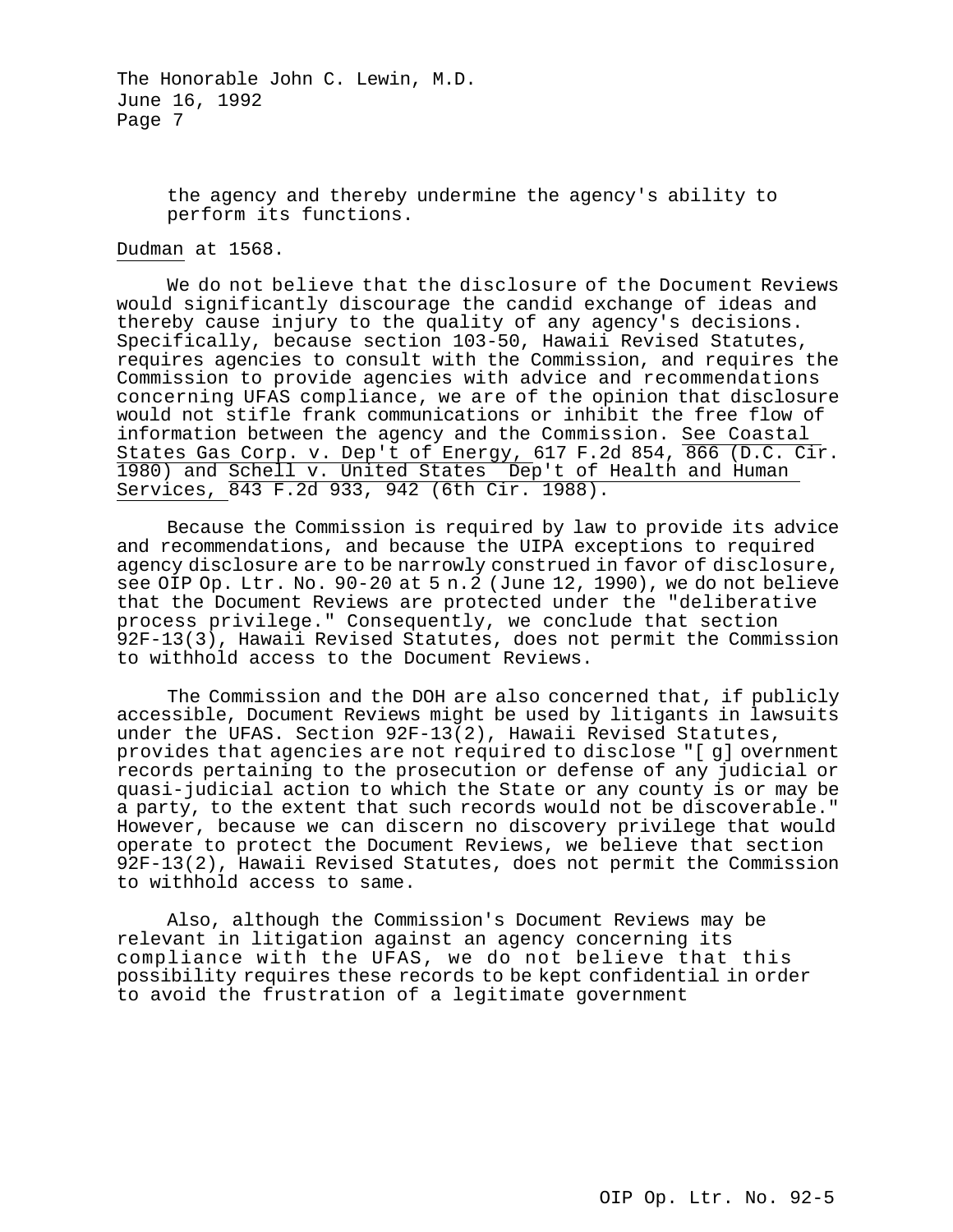function. See Haw. Rev. Stat.  $\Box$ 92F-13(3) (Supp. 1991). First, the Document Reviews do not fit within the examples provided by the UIPA's legislative history of records that must remain confidential to avoid the frustration of a legitimate government function. See S. Stand. Comm. Rep. No. 2580, 14th Leg., 1988 Reg. Sess., Haw. S.J. 1093, 1095 (1988).

Moreover, courts in other jurisdictions have uniformly held that the fear of litigation against the government is not a valid exception to disclosure under state public records laws that are similar to the UIPA. For instance, in M. Farbman  $\&$  Sons, Inc. v. New York City Health and Hospitals Corp., 476 N.Y.S.2d 69, 71 (Ct.App. 1984), the New York Court of Appeals held that the possibility that release of records would aid a litigant against the government was not a valid reason for denying access under New York's Freedom of Information Law ("FOIL"). Although the court's discussion focused on the fact that a present or future litigant against the government should not be treated differently from any other FOIL requester, and that access does not depend upon the status of the requester, these principles as well as the holding of the case can be used to conclude that a government agency may not keep an otherwise public document confidential for fear that it may aid a litigant in a lawsuit against the government.

Similarly, in State ex rel. Lank v. Rzentkowski, 416 N.W.2d 635, 637 (Wis. App. 1987), the Court of Appeals of Wisconsin held that the City of Mequon must provide the records to the requester despite pending litigation against the City. The court explained that "the legislature has not carved out an exception to the requirement of disclosure when the public records sought are germane to pending litigation between the requester and the public entity."

The Supreme Court of Arkansas also held that, under the Arkansas Freedom of Information Act, "[ t] he public has a right to know about public business, even when the disclosure might benefit an adverse litigant." City of Fayetteville v. Edmark, 801 S.W.2d 275, 281 (Ark. 1990) . The court further stated that "[ u] nder the FOIA, the media, as well as adverse litigants are members of the public and are entitled to publicly funded information. . . . Thus, enhanced risk that the City may lose litigation does not constitute an exemption." Id.

Applying the principles set forth in Farbman, Rzentkowski, and Edmark, we believe that, under the UIPA, the Document Reviews are not government records that must remain confidential